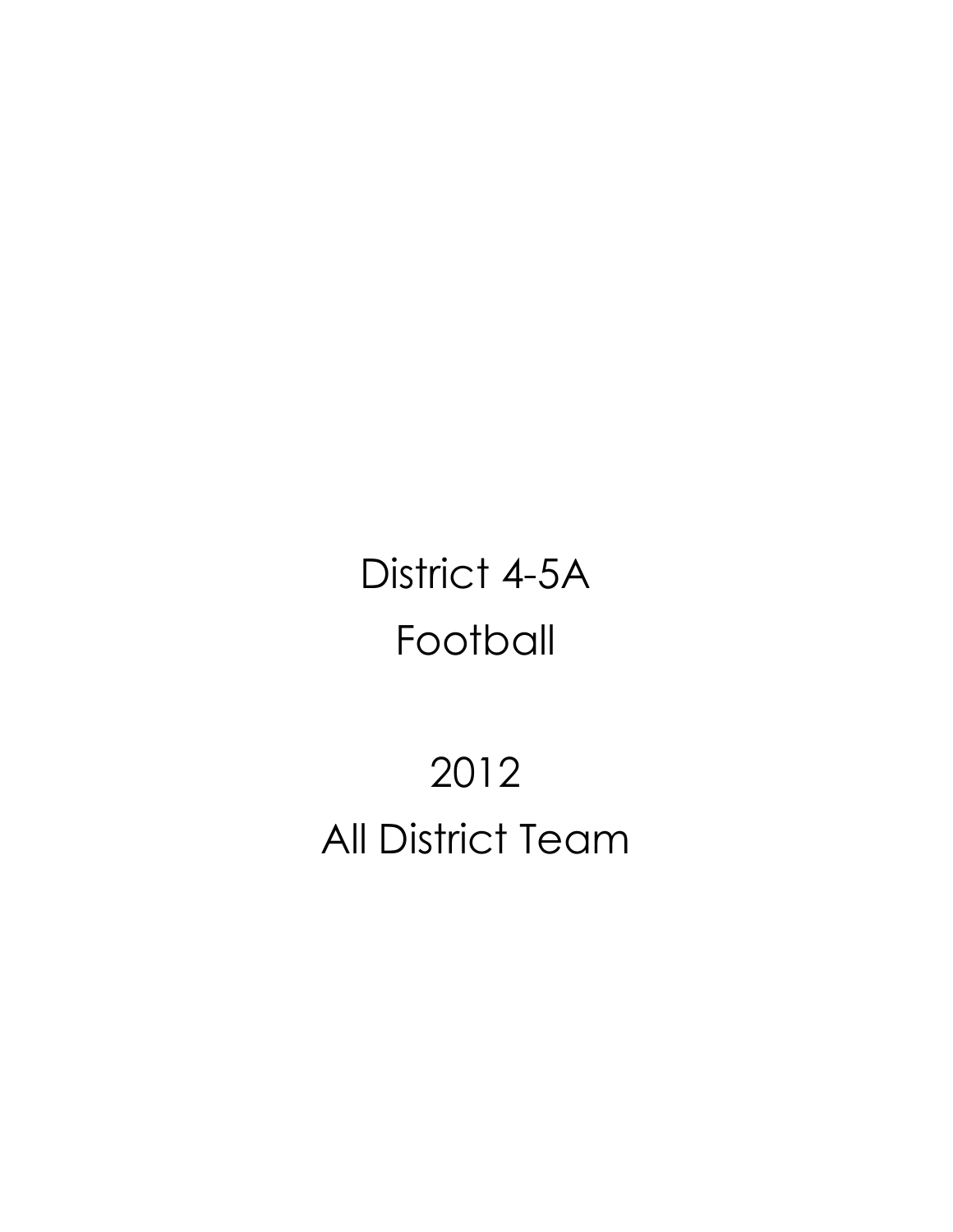### **Superlatives**

#### **District MVP**

| <b>Position</b> | <sup>o</sup> layer      | <b>School</b> | " | Class | Height         | Weight | <b>Unanimous</b> |
|-----------------|-------------------------|---------------|---|-------|----------------|--------|------------------|
| QВ              | Hill<br>`ennv∶<br>NULL. | Carroll       | ັ | SR    | $\bigcap$<br>- | 205    | Yes              |

#### **Offensive MVP**

| <b>Position</b> | Player           | School    |   | Class | Height | Weight                        | - -<br><b>Unanimous</b> |
|-----------------|------------------|-----------|---|-------|--------|-------------------------------|-------------------------|
| QΒ              | Draze<br>Lawliss | Northwest | ∼ | Уk    | ,,,,,  | $\overline{\phantom{a}}$<br>ີ |                         |

#### **Defensive MVP**

| Position | Player            | school  | Class | <b>Height</b> | Weight | Unanimous |
|----------|-------------------|---------|-------|---------------|--------|-----------|
|          | anner<br>Jacobson | Carroll | SR    | $\bigcap$     | 80     |           |

#### **Offensive Newcomer**

| <b>Position</b> | Player          | School | <br>π                    | Class | Height    | Weight          | <b>Unanimous</b> |
|-----------------|-----------------|--------|--------------------------|-------|-----------|-----------------|------------------|
| QВ              | MCClura<br>Jake | entral | $\overline{\phantom{0}}$ | SC    | , , , , , | $ -$<br>--<br>ぃ | Y≏c<br>دب        |

### **Defensive Newcomer**

| Position | Player         | School  | "   | Class                | Height | Weight | <b>Unanimous</b> |
|----------|----------------|---------|-----|----------------------|--------|--------|------------------|
| ◡        | Newton<br>King | Carroll | ∩ 1 | $\sim$ $\sim$<br>ے ں | 1011   | 255    |                  |

#### **Special Teams MVP**

|                 | .          |         |    |              |        |                          |                  |  |  |  |  |
|-----------------|------------|---------|----|--------------|--------|--------------------------|------------------|--|--|--|--|
| <b>Position</b> | Player     | School  |    | <b>Class</b> | Height | Weight                   | <b>Unanimous</b> |  |  |  |  |
|                 | )rew Brown | Carroll | 4ر | JR           | -111   | $\overline{\phantom{a}}$ | $v_{es}$         |  |  |  |  |

#### **Coaching Staff of the Year**

| Player        | School  |  |  |
|---------------|---------|--|--|
| Carroll Staff | Carroll |  |  |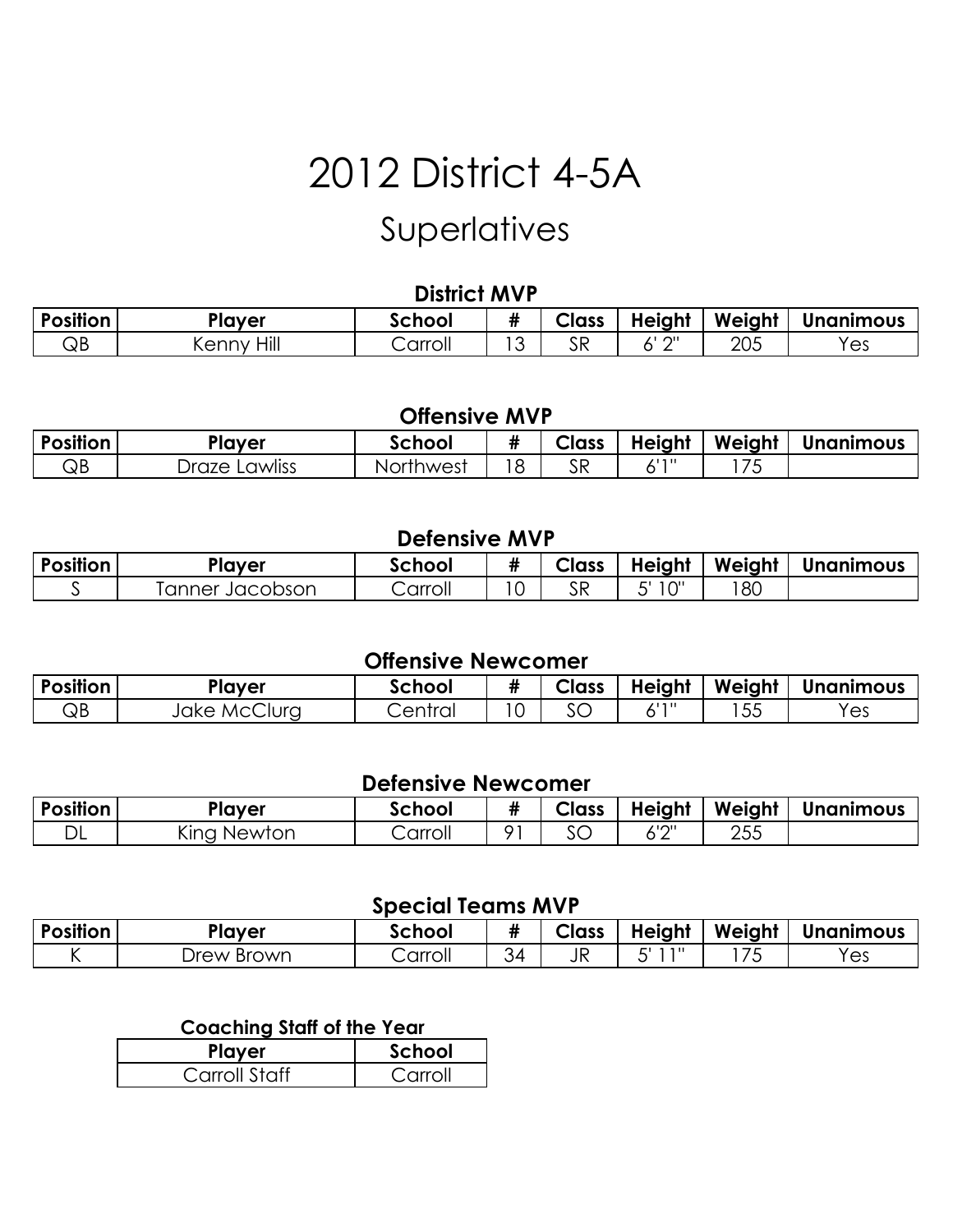### 1st Team All District Offense

| <b>Position</b> | Player                     | <b>School</b>       | #              | <b>Class</b> | <b>Height</b>  | Weight | <b>Unanimous</b> |
|-----------------|----------------------------|---------------------|----------------|--------------|----------------|--------|------------------|
| QB              | <b>Travis Danford</b>      | Haltom              | 10             | <b>SR</b>    | 6'             | 160    | Yes              |
|                 |                            |                     |                |              |                |        |                  |
| RB              | AJ Ezzard                  | Carroll             | 26             | <b>JR</b>    | 5' 8''         | 195    | Yes              |
| RB              | <b>Dalton Mills</b>        | Keller              | 4              | JR           | $5'$ $11"$     | 200    | Yes              |
| RB              | Cedric Dale                | <b>Timber Creek</b> | 5              | <b>JR</b>    | 5' 8''         | 180    |                  |
|                 |                            |                     |                |              |                |        |                  |
| TE/FB           | <b>Undrell Thomas</b>      | Haltom              | 7              | SR           | 5' 8''         | 160    | Yes              |
| TE/FB           | <b>Trevor Stafford</b>     | Keller              | 88             | <b>SR</b>    | 6' 4''         | 230    |                  |
|                 |                            |                     |                |              |                |        |                  |
| <b>WR</b>       | <b>Michael Gardiner</b>    | Carroll             | $\mathfrak{S}$ | <b>SR</b>    | 5' 8''         | 165    | Yes              |
| <b>WR</b>       | Ryan Weigel                | Carroll             | 5              | JR           | 5' 6''         | 155    | Yes              |
| <b>WR</b>       | <b>Adonis Ramos</b>        | Fossil Ridge        | 13             | <b>SR</b>    | 6'             | 185    | Yes              |
| <b>WR</b>       | Dylan Stubbe               | Northwest           | 16             | <b>SR</b>    | 5' 8''         | 180    |                  |
| <b>WR</b>       | Luke Timian                | Carroll             | 9              | <b>JR</b>    | 6 <sup>1</sup> | 180    |                  |
|                 |                            |                     |                |              |                |        |                  |
| Center          | Kyle Arpaia                | Carroll             | 56             | <b>SR</b>    | 6'1''          | 235    |                  |
|                 |                            |                     |                |              |                |        |                  |
| Guard           | <b>Alec Deutsch</b>        | Carroll             | 54             | SR           | 6'             | 225    | Yes              |
| Guard           | <b>Blake Johnson</b>       | <b>Timber Creek</b> | 66             | <b>SR</b>    | 6'             | 245    | Yes              |
|                 |                            |                     |                |              |                |        |                  |
| Tackle          | <b>Travis Stubblefield</b> | Northwest           | 62             | SR           | 6'             | 250    | Yes              |
| <b>Tackle</b>   | Cam Manning                | Carroll             | 78             | <b>SR</b>    | 6'3''          | 265    | Yes              |
| Tackle          | Evan Brown                 | Carroll             | 63             | <b>JR</b>    | 6'3''          | 275    |                  |
|                 |                            |                     |                |              |                |        |                  |
| Kicker          | Cayden Ihrig               | Northwest           | 32             | SR           | 5' 10'         | 160    |                  |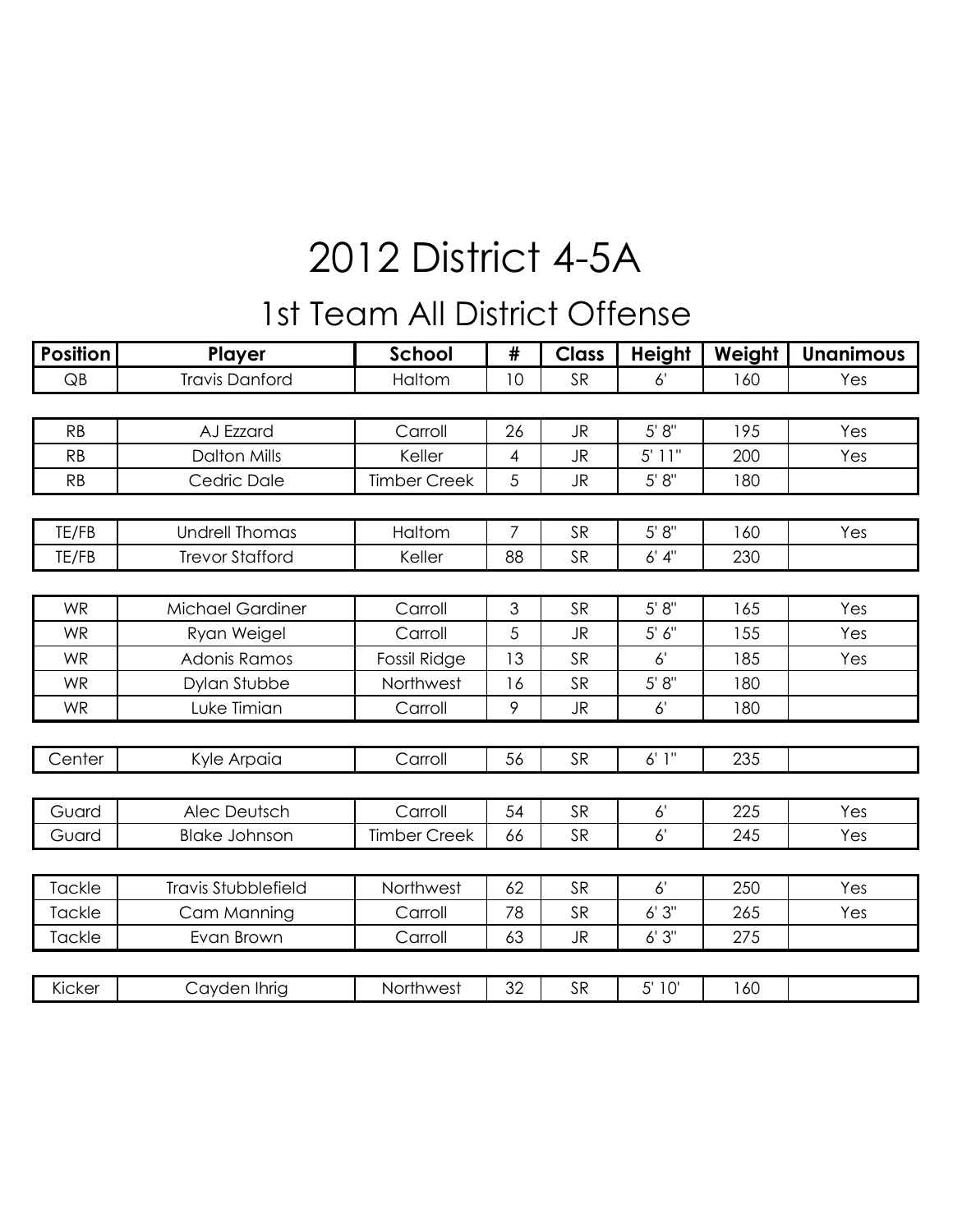### 1st Team All District Defense

| <b>Position</b> | Player                 | <b>School</b>       | #              | <b>Class</b> | <b>Height</b> | Weight | <b>Unanimous</b> |
|-----------------|------------------------|---------------------|----------------|--------------|---------------|--------|------------------|
| DL              | <b>Tyrece Boone</b>    | <b>Timber Creek</b> | 59             | <b>SR</b>    | 6'2''         | 250    | Yes              |
| DL              | <b>Nash Dickey</b>     | Carroll             | 99             | <b>JR</b>    | 6'            | 250    | Yes              |
| DL              | <b>Joe Gonzales</b>    | Northwest           | 72             | <b>JR</b>    | 5' 10"        | 240    | Yes              |
|                 |                        |                     |                |              |               |        |                  |
| DE              | Anthony Villalobos     | Fossil Ridge        | 11             | <b>JR</b>    | 6'3''         | 250    | Yes              |
| DE              | Duke Kicinski          | Northwest           | 37             | <b>JR</b>    | 6'3''         | 200    | Yes              |
| <b>DE</b>       | Joey Depinto           | Carroll             | 94             | SR           | 6'1''         | 230    |                  |
| DE              | Connor Page            | Carroll             | 93             | <b>SR</b>    | 6'1''         | 220    |                  |
|                 |                        |                     |                |              |               |        |                  |
| <b>ILB</b>      | Carter James           | Northwest           | 25             | SR           | 6'2''         | 215    | Yes              |
| <b>ILB</b>      | <b>Steven Bergmark</b> | Carroll             | 40             | <b>JR</b>    | 6'            | 205    | Yes              |
| <b>ILB</b>      | Jackson Mitchell       | Carroll             | 48             | SR           | 6'1''         | 215    | Yes              |
|                 |                        |                     |                |              |               |        |                  |
| <b>OLB</b>      | Garrett Blubaugh       | Keller              | 22             | SO           | 6'1''         | 200    | Yes              |
| OLB             | <b>JB Copeland</b>     | Carroll             | 41             | <b>JR</b>    | 6'1''         | 190    | Yes              |
| OLB             | Drew Bolin             | Central             | 35             | <b>JR</b>    | 5' 10"        | 185    | Yes              |
|                 |                        |                     |                |              |               |        |                  |
| $\mathsf S$     | Colton McDonald        | Northwest           | 40             | SR           | 5' 10"        | 175    | Yes              |
| $\mathsf S$     | Aaron Hoagland         | Carroll             | 21             | SR           | 5' 8''        | 170    |                  |
| $\mathsf S$     | <b>Ryan Berns</b>      | Central             | 30             | <b>SR</b>    | 5' 10"        | 175    |                  |
| $\mathsf S$     | Izzy Neal              | Fossil Ridge        | $\mathfrak{S}$ | JR           | $5'$ 11"      | 165    |                  |
|                 |                        |                     |                |              |               |        |                  |
| $\mathsf C$     | <b>Ray Crockett</b>    | Carroll             | $\overline{4}$ | SR           | 6'1''         | 170    |                  |
| $\mathsf{C}$    | Adaryan Jones          | Carroll             | 28             | <b>JR</b>    | 5'11"         | 170    |                  |
| $\mathsf{C}$    | Nick Foster            | Fossil Ridge        | $\overline{7}$ | <b>JR</b>    | $5'$ 11"      | 170    |                  |
| $\overline{C}$  | Derrick Benson         | Northwest           | 21             | SR           | $5'$ 11"      | 170    |                  |
|                 |                        |                     |                |              |               |        |                  |
| $\mathsf{P}$    | Shaun Barnard          | Haltom              | 30             | SR           | 5' 10"        | 155    |                  |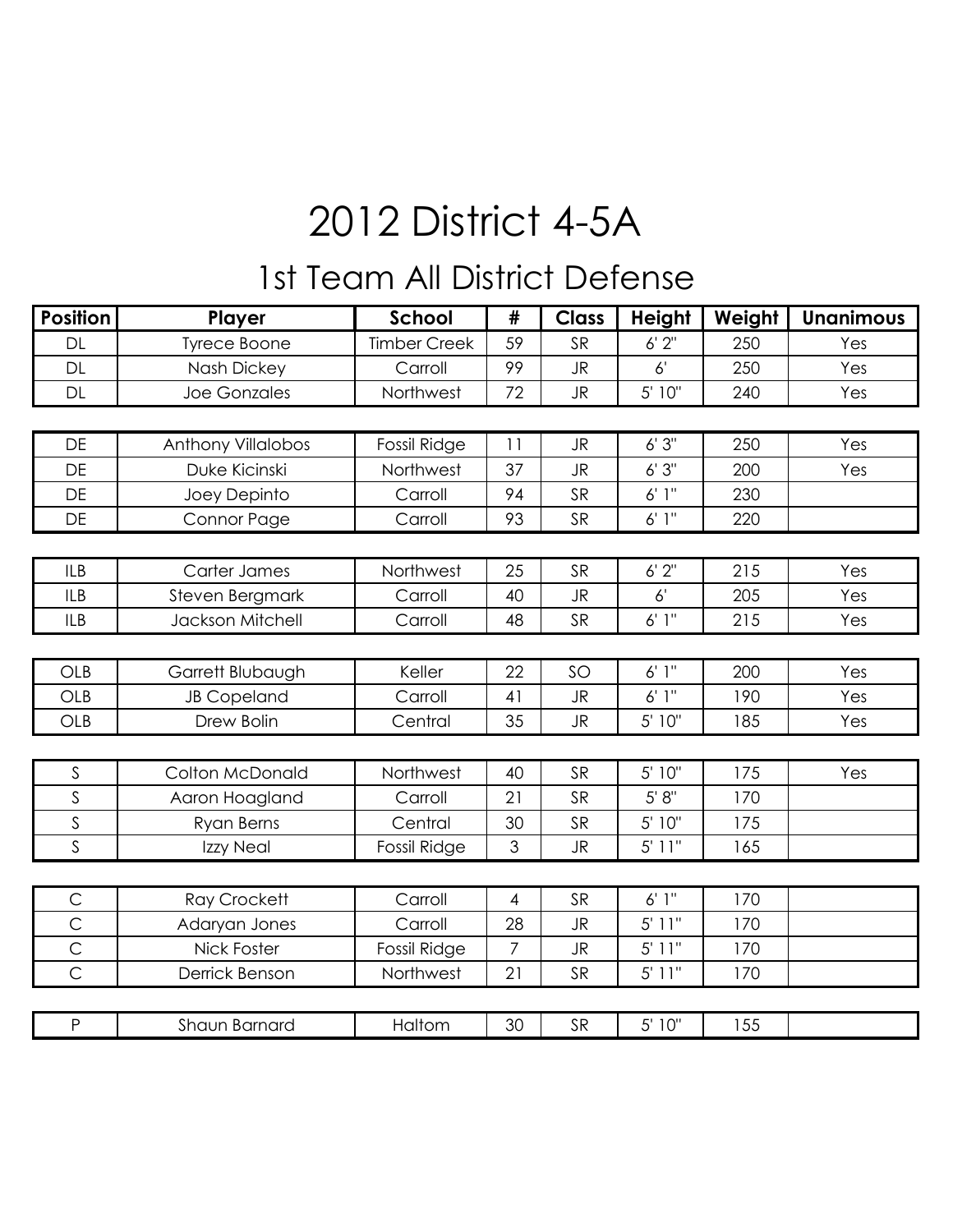### 2nd Team All District Offense

| <b>Position</b> | Player                     | <b>School</b>       | #              | <b>Class</b> | <b>Height</b> | Weight |
|-----------------|----------------------------|---------------------|----------------|--------------|---------------|--------|
| QB              | Jake Gnacinski             | Fossil Ridge        | $\overline{4}$ | <b>JR</b>    | 6'3''         | 225    |
|                 |                            |                     |                |              |               |        |
| <b>RB</b>       | Dakota Chavis              | Northwest           | 22             | <b>SR</b>    | 5' 8''        | 165    |
| <b>RB</b>       | Chaylon Bowman             | Fossil Ridge        | 5              | <b>JR</b>    | $5'$ 11"      | 190    |
| <b>RB</b>       | Kentravious Richardson     | Richland            | 9              | <b>SR</b>    | 5'9''         | 200    |
|                 |                            |                     |                |              |               |        |
| TE/FB           | Sebastian McMichael        | <b>Timber Creek</b> | $\overline{4}$ | <b>SR</b>    | 5' 10"        | 190    |
| TE/FB           | Jeremy Horne               | Keller              | 34             | <b>SR</b>    | 5'9''         | 205    |
|                 |                            |                     |                |              |               |        |
| <b>WR</b>       | <b>Cameron Castleberry</b> | Fossil Ridge        | 81             | SO           | 6'2''         | 170    |
| <b>WR</b>       | Roman Gordon               | Haltom              | 3              | <b>SR</b>    | 6'3''         | 170    |
| <b>WR</b>       | <b>Keaton Duhon</b>        | Carroll             | 6              | <b>JR</b>    | 6'            | 170    |
| <b>WR</b>       | Cody Burd                  | Central             | 5              | <b>SR</b>    | 5' 8''        | 150    |
| <b>WR</b>       | <b>Emmanuel Moore</b>      | Northwest           | 20             | SO           | 6'            | 170    |
| <b>WR</b>       | Hunter Allbritton          | <b>Timber Creek</b> | $\overline{2}$ | <b>SR</b>    | 5' 8''        | 170    |
|                 |                            |                     |                |              |               |        |
| Center          | Lucas Herrera              | <b>Timber Creek</b> | 67             | <b>SR</b>    | 6'1''         | 250    |
| Center          | Luke Young                 | Keller              | 55             | <b>SR</b>    | 6'1''         | 275    |
|                 |                            |                     |                |              |               |        |
| Guard           | Luke Wheeler               | Central             | 56             | <b>SR</b>    | 5' 10"        | 190    |
| Guard           | James Gregory              | Northwest           | 64             | <b>SR</b>    | $6^{\prime}$  | 215    |
| Guard           | Holden Sheehan             | Carroll             | 75             | <b>SR</b>    | $5'$ 11"      | 230    |
|                 |                            |                     |                |              |               |        |
| Tackle          | Tristan Teuhema            | Keller              | 76             | SO           | 6'5''         | 325    |
| Tackle          | Sebastian Escalante        | <b>Timber Creek</b> | 72             | SO           | 6'1''         | 250    |
| Tackle          | <b>Austin Cutting</b>      | Central             | 62             | <b>JR</b>    | 6'3''         | 240    |
|                 |                            |                     |                |              |               |        |
| Kicker          | Ty Cummings                | Carroll             | 97             | <b>SR</b>    | $5'$ 11"      | 170    |
| Kicker          | <b>Hunter Morrow</b>       | Central             | 80             | <b>JR</b>    | 5' 10"        | 165    |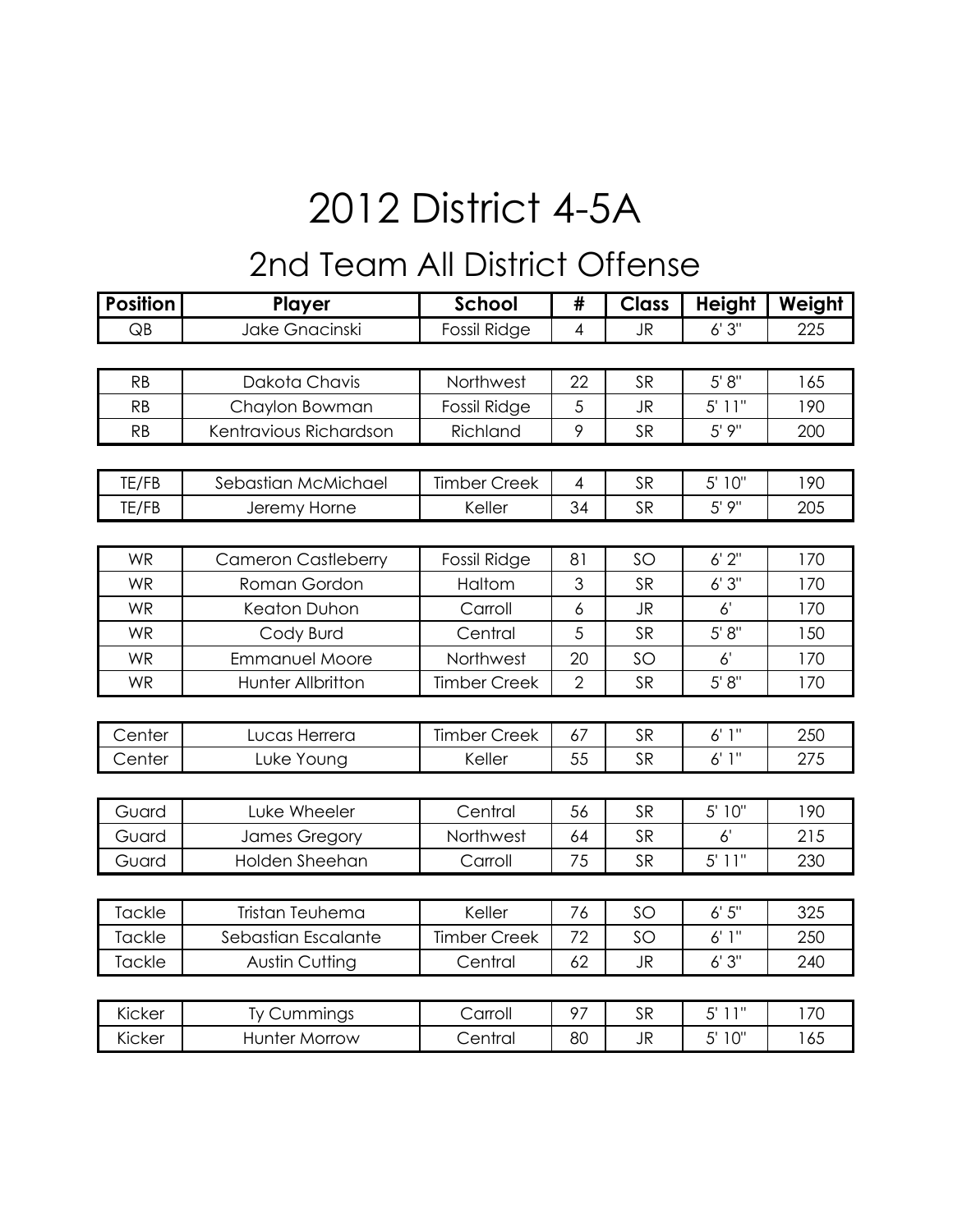### 2nd Team All District Defense

| <b>Position</b> | Player                 | <b>School</b>       | #              | <b>Class</b> | <b>Height</b> | Weight |
|-----------------|------------------------|---------------------|----------------|--------------|---------------|--------|
| <b>DL</b>       | <b>TJ Tauaalo</b>      | Central             | 15             | <b>JR</b>    | 6'2''         | 270    |
| DL              | Mark Mahoney           | <b>Fossil Ridge</b> | 47             | <b>SR</b>    | $5'$ 11"      | 240    |
| <b>DL</b>       | <b>Bobby Reynolds</b>  | Keller              | 39             | SO           | $6'$ $2"$     | 240    |
| <b>DL</b>       | AJ Tolbert             | Carroll             | 90             | <b>JR</b>    | 6'            | 240    |
|                 |                        |                     |                |              |               |        |
| DE              | <b>Matt Mullins</b>    | Central             | $\overline{7}$ | <b>SR</b>    | 6'            | 200    |
| DE              | Sione Teuhema          | Keller              | 18             | <b>JR</b>    | 6' 4''        | 210    |
| <b>DE</b>       | <b>Josh Reber</b>      | <b>Timber Creek</b> | 19             | <b>SR</b>    | 6'            | 210    |
|                 |                        |                     |                |              |               |        |
| <b>ILB</b>      | <b>Zack McClary</b>    | <b>Timber Creek</b> | 34             | <b>SR</b>    | 6'            | 190    |
| <b>ILB</b>      | <b>Ethan Davidson</b>  | Central             | 44             | JR           | 6'            | 185    |
| <b>ILB</b>      | <b>Andrew Hale</b>     | Fossil Ridge        | 37             | SR           | 6'            | 210    |
|                 |                        |                     |                |              |               |        |
| OLB             | Hayden Davidson        | Richland            | 13             | SO           | $5'$ 11"      | 185    |
| OLB             | <b>Tim Barnhart</b>    | Carroll             | 46             | <b>JR</b>    | 5' 10"        | 185    |
| OLB             | Lee Suddeth            | Fossil Ridge        | 45             | <b>JR</b>    | 5' 10"        | 185    |
|                 |                        |                     |                |              |               |        |
| S               | <b>Camden Ross</b>     | <b>Timber Creek</b> | 22             | SO           | 6'2''         | 205    |
| $\mathsf S$     | <b>Brandon Jones</b>   | Keller              | 24             | <b>SR</b>    | 6'3''         | 195    |
| Ś               | Sam Jennings           | Northwest           | $\overline{2}$ | JR           | 6'            | 180    |
|                 |                        |                     |                |              |               |        |
| $\mathsf C$     | <b>Brian Daniel</b>    | <b>Timber Creek</b> | 21             | <b>SR</b>    | 6'1''         | 175    |
| $\overline{C}$  | <b>Taylor Robinson</b> | Central             | $\overline{4}$ | SO           | 5' 10"        | 155    |
| $\overline{C}$  | Kumani Armstead        | Richland            | 12             | SR           | $6^{\prime}$  | 170    |
|                 |                        |                     |                |              |               |        |
| $\mathsf{P}$    | Cody Seidel            | <b>Fossil Ridge</b> | 9              | SO           | 6'1''         | 175    |
| $\overline{P}$  | Kyle Snyder            | Keller              | 15             | <b>JR</b>    | $5'$ 11"      | 190    |